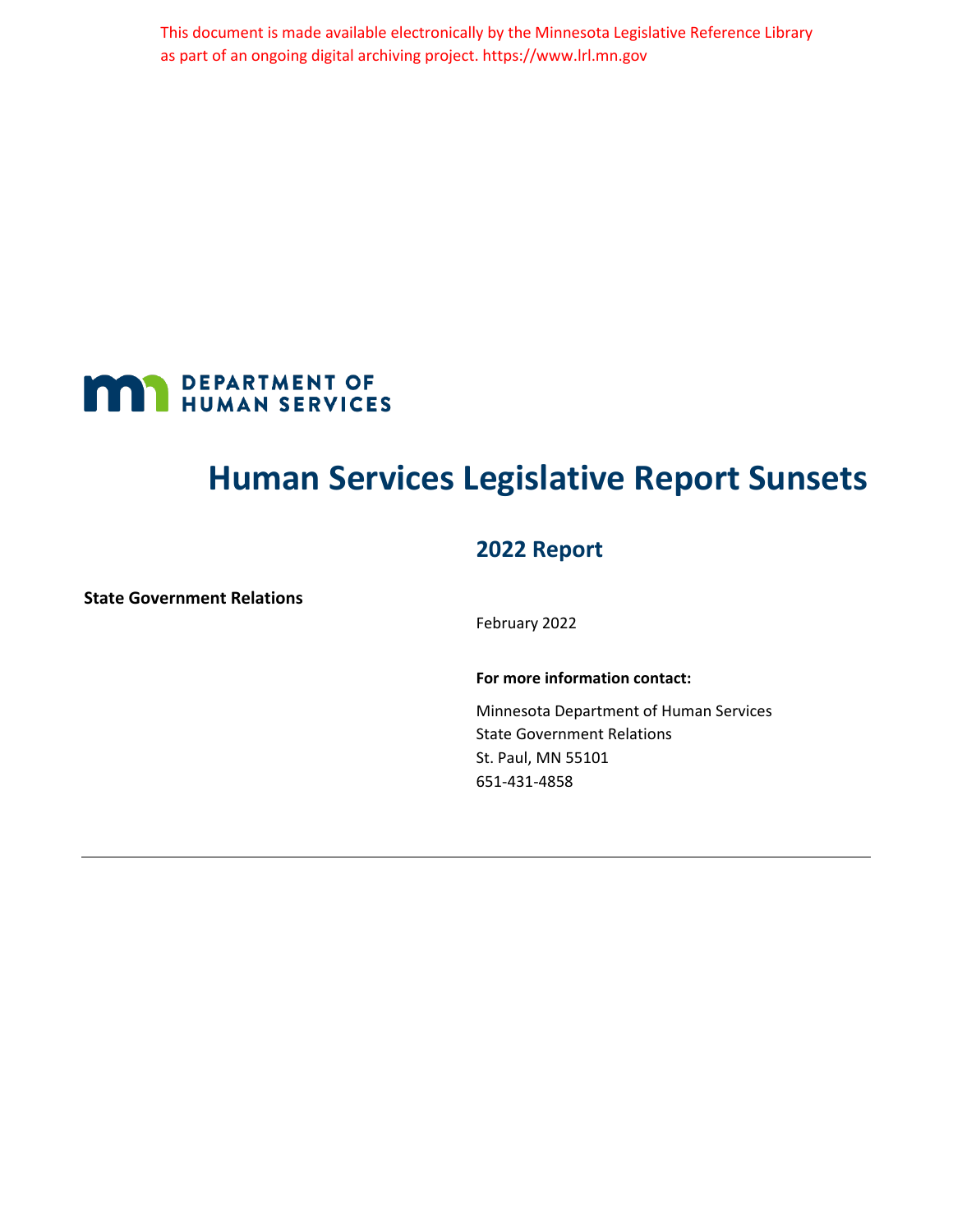

For accessible formats of this information or assistance with additional equal access to human services, write to X@X.X, call XXX-XXX-XXXX, or use your preferred relay service. ADA1 (2-18)

Minnesota Statutes, Chapter 3.197, requires the disclosure of the cost to prepare this report. The estimated cost of preparing this report is \$5,500.00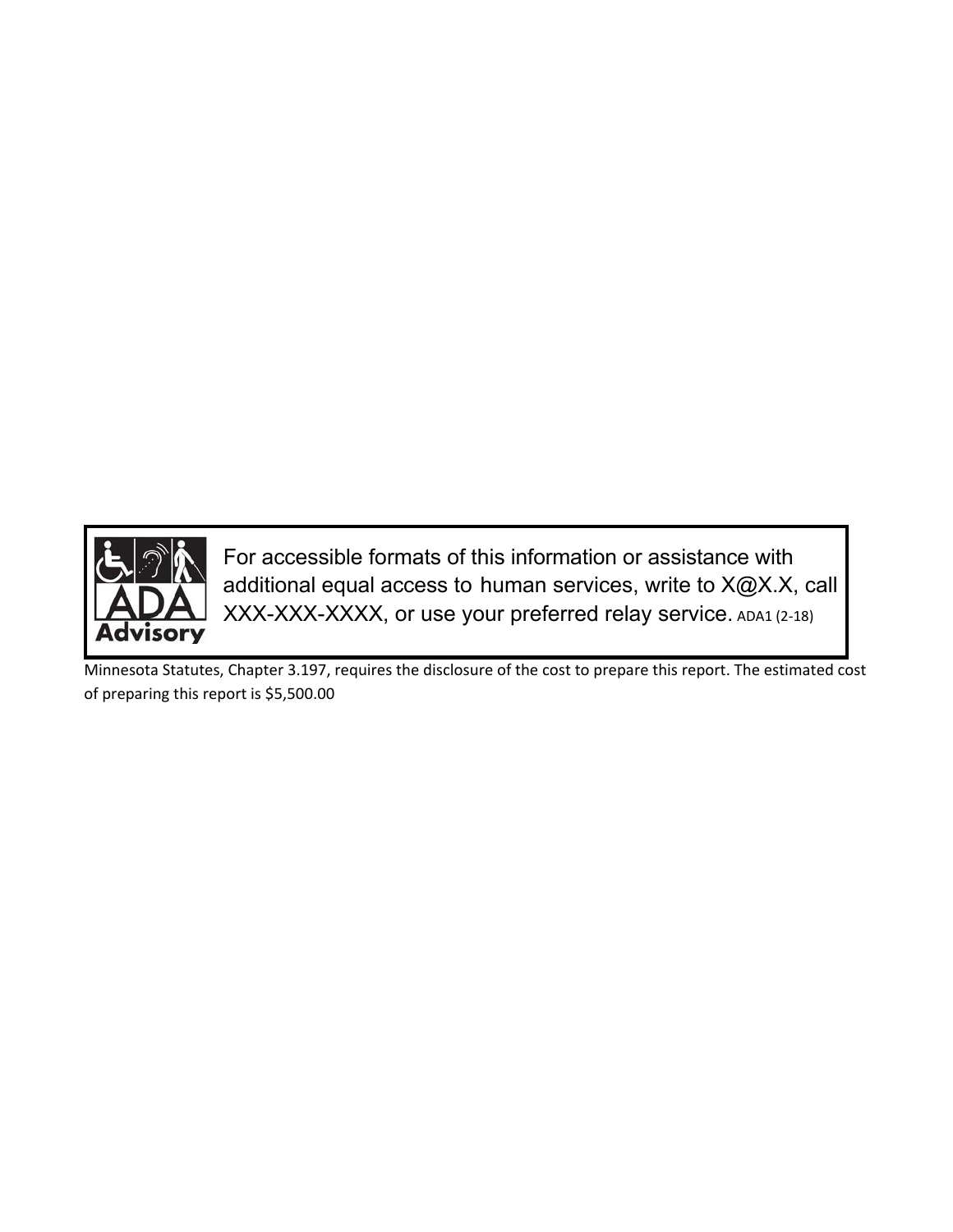# **Contents**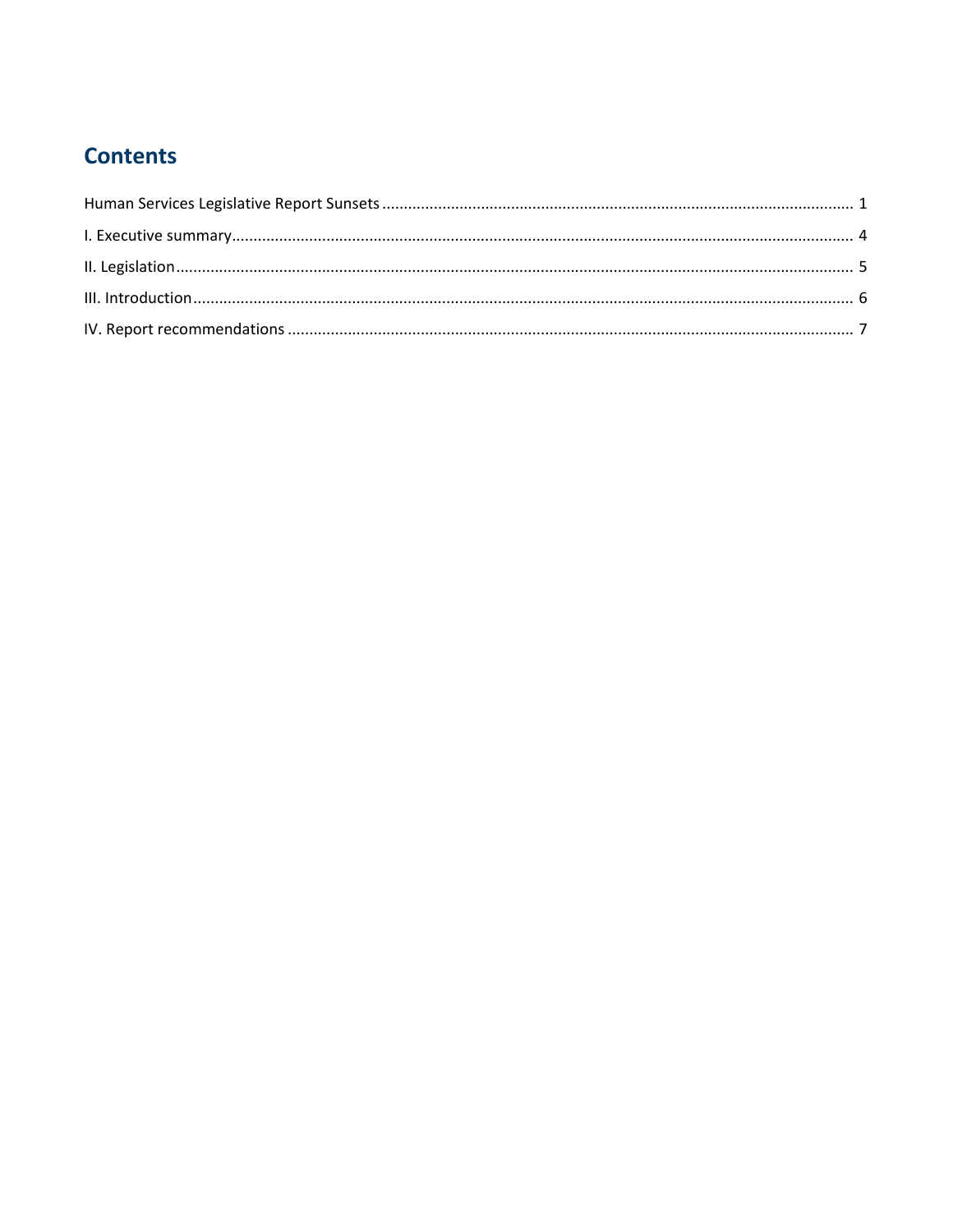# <span id="page-3-0"></span>**I. Executive summary**

This report fulfills a requirement of Laws of Minnesota, 2021, Chapter 30, Article 1, Section 1. This provision creates a sunset for most of the recurring reports the Department of Human Services is required to submit. The provision also requires DHS to submit a report each year which lists all report mandates set to expire that year. Section four of this report lists legislative report mandates expiring under Chapter 30 in 2022. Section five of this report outlines two sets of recommendations from DHS regarding legislative report mandates. The first set of recommendations are report mandates set to expire in 2022 that DHS recommends be amended to continue. The second set of recommendations are related to mandates DHS recommend be revised and to report mandates DHS recommends be repealed.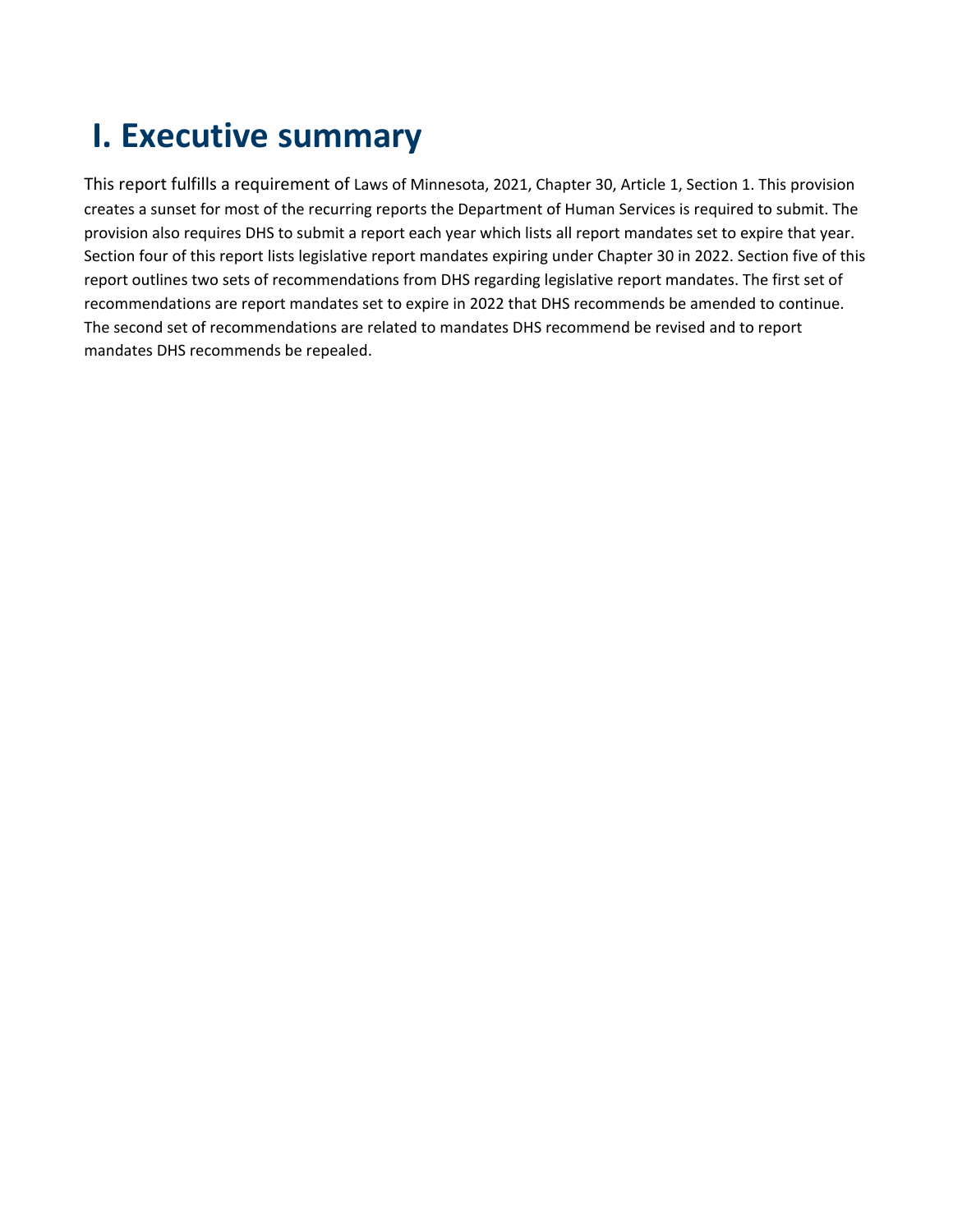# <span id="page-4-0"></span>**II. Legislation**

#### [Laws of Minnesota, 2021, Chapter 30, Article 1, Section 1](https://www.revisor.mn.gov/laws/2021/0/Session+Law/Chapter/30/)

Section 1. Minnesota Statutes 2020, section 256.01, is amended by adding a subdivision to read:

Subd. 42.

#### **Expiration of report mandates.**

(a) If the submission of a report by the commissioner of human services to the legislature is mandated by statute and the enabling legislation does not include a date for the submission of a final report, the mandate to submit the report shall expire in accordance with this section.

(b) If the mandate requires the submission of an annual report and the mandate was enacted before January 1, 2021, the mandate shall expire on January 1, 2023. If the mandate requires the submission of a biennial or less frequent report and the mandate was enacted before January 1, 2021, the mandate shall expire on January 1, 2024.

(c) Any reporting mandate enacted on or after January 1, 2021, shall expire three years after the date of enactment if the mandate requires the submission of an annual report and shall expire five years after the date of enactment if the mandate requires the submission of a biennial or less frequent report unless the enacting legislation provides for a different expiration date.

(d) The commissioner shall submit a list to the chairs and ranking minority members of the legislative committee with jurisdiction over human services by February 15 of each year, beginning February 15, 2022, of all reports set to expire during the following calendar year in accordance with this section.

#### **EFFECTIVE DATE.**

This section is effective the day following final enactment.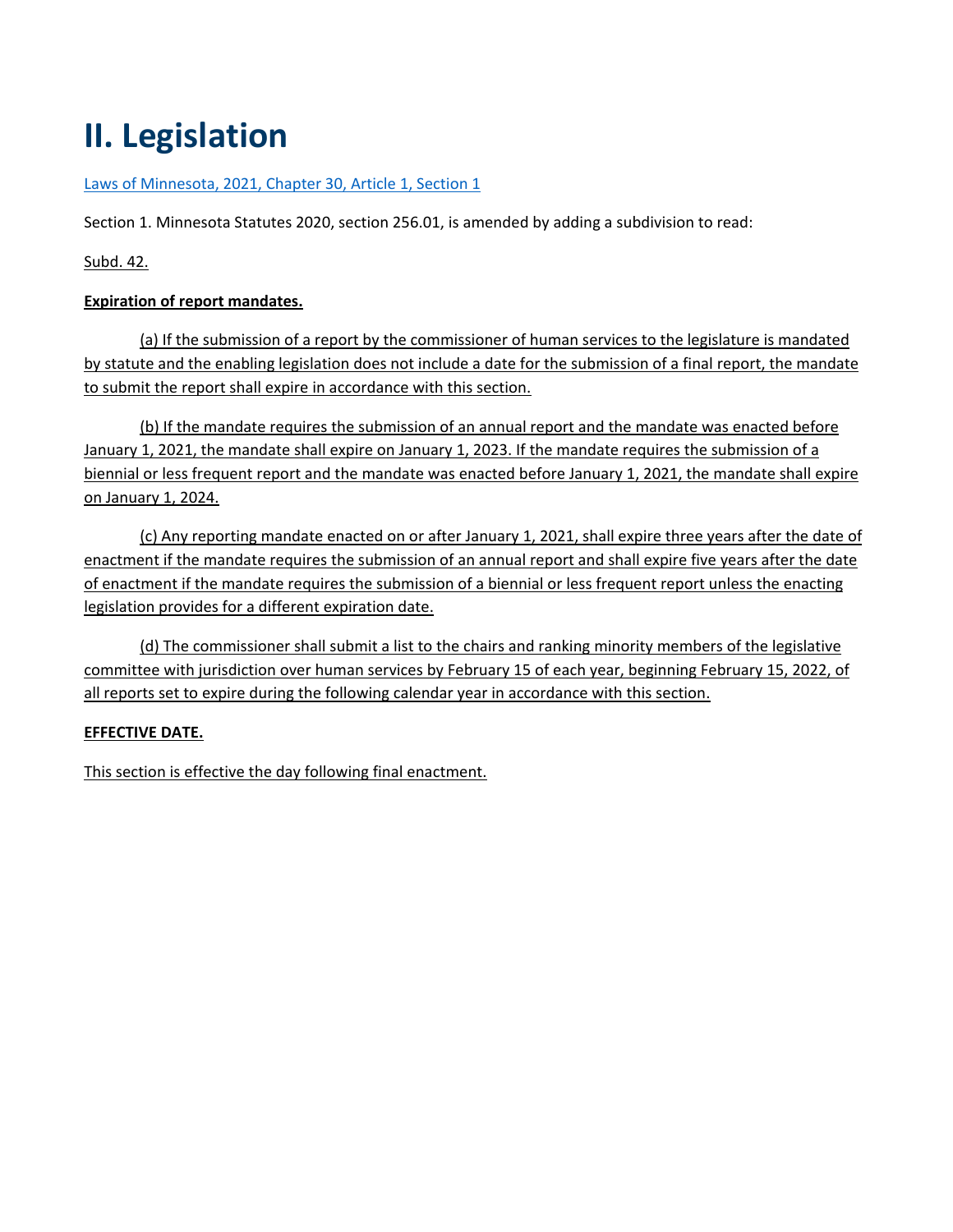# <span id="page-5-0"></span>**III. Introduction**

The Department of Human Services submits a number of reports to the legislature each year. The agency is required to produce these reports by mandates in statute and in session law. The reports cover a range of topics including: program outcomes, financial data, program controls, program demographics and policy information. Legislative reports often provide valuable information about DHS, and about the programs the agency administers and regulates. This information provides transparency and helps assess the efficacy of the agency's work. It is useful for legislators, agency staff, and other external stakeholders, as well as useful to the general public.

Many mandates require the agency to produce a one-time report. However, others require DHS to produce recurring reports on an annual, biennial, or other periodic basis. Currently, there are multiple mandates for recurring legislative reports in law that are duplicative, no longer applicable, or that do not match with how programs currently operate. Additionally, there are reports the agency is not currently producing. These mandates reference how programs operated in the past or contain incorrect assumptions about how programs operate. In other cases, the requested data simply isn't available.

During the 2021 legislative session, a provision passed which addresses the issue of outdated and irrelevant report mandates. Laws of Minnesota, 2021, Chapter 30, Article 1, Section 1 creates a sunset for most of the recurring reports DHS is required to submit. Mandates enacted prior to January 1, 2021 for reports submitted on an annual or more frequent basis will expire January 1, 2023, and reports submitted on a biennial or less frequent basis expires January 1, 2024. For reports enacted January 1, 2021 or later reports submitted on an annual or less frequent basis expire after three years, and reports submitted on a biennial or less frequent basis expire after four years. The provision excludes reports where a different expiration date is provided in the mandate.

DHS has determined that several reports should continue because of they provide valuable information to decision makers both internally, and externally to legislators, partners and community. Additionally, some of the reports set to expire in 2022 should continue in alignment with existing task forces, working groups and grant programs. For reports that should not expire in 2022 see section V. the recommendations section of this report.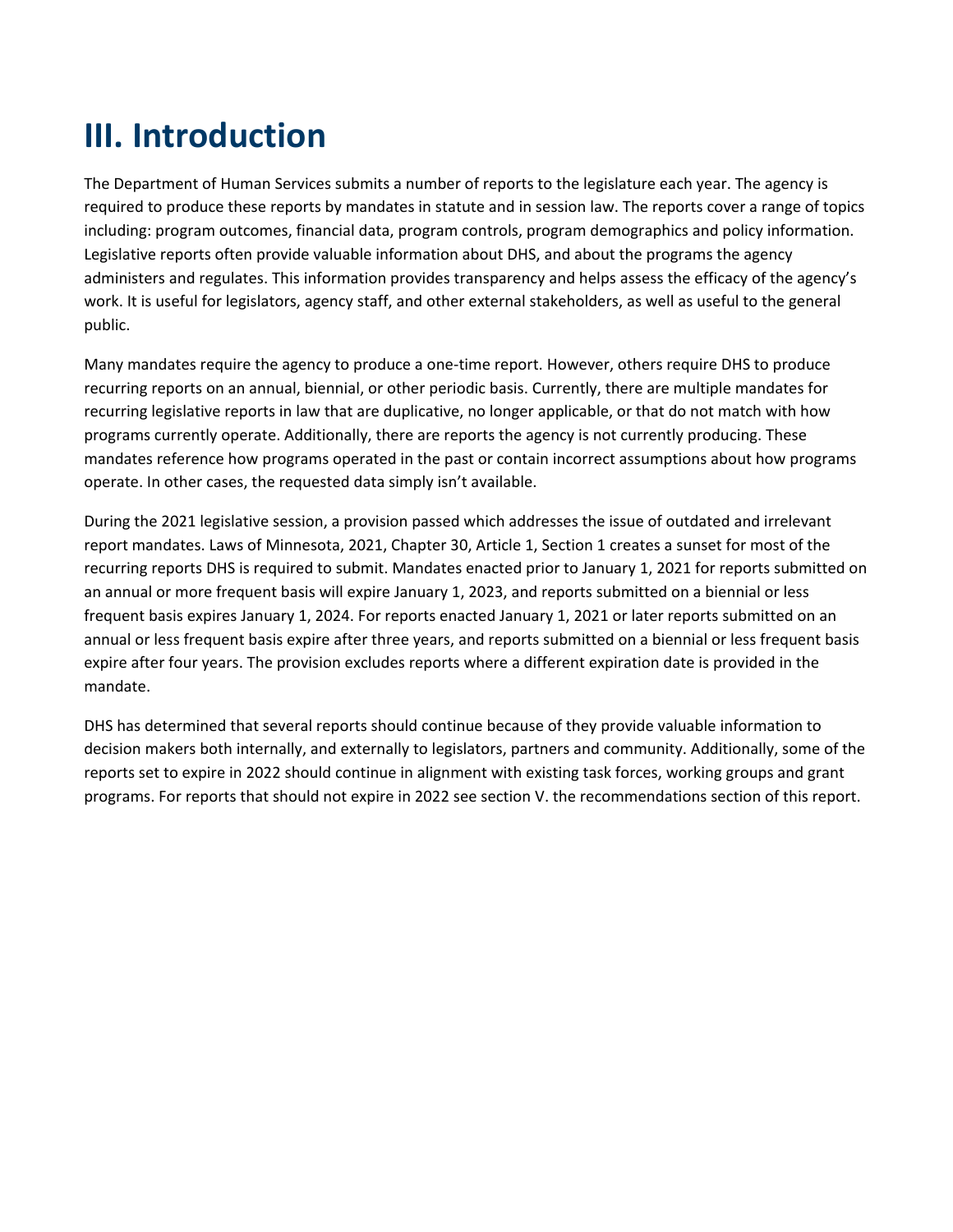# <span id="page-6-0"></span>**IV. Report recommendations**

# **A. Reports Recommended to Expire January 1, 2023**

The following reports are set to expire January 1, 2023. The relevant DHS policy areas have reviewed this list of reports and recommend these mandates should expire in 2022 pursuant to Chapter 30.

# **Adult Mental Health Grants and Children's Mental Health Grants**

#### **Citation**

2021 Minnesota Statutes Sections 245.4661, Subdivision 10, and Section 245.4889, Subdivision 3

#### **Description**

This report fulfills two separate legislative mandates, but is submitted as a single annual report.

By November 1, 2016, and biennially thereafter, the commissioner of human services shall provide a report to the legislature on the funding of adult mental health grants and how funds were used to address gaps in adult mental health. The commissioner shall provide, at a minimum, the following information: the amount of funding to mental health initiatives, what programs and services were funded in the previous two years, gaps in services that each initiative brought to the attention of the commissioner, and outcome data for the programs and services that were funded; and the amount of funding for other targeted services and the location of services.

By November 1, 2016, and biennially thereafter, the commissioner of human services shall report on the use of children's mental health grant funds over previous two years and associated outcomes. The commissioner shall provide, at a minimum, the following information: the amount of funding for children's mental health grants, what programs and services were funded in the previous two years, and outcome data for the programs and services that were funded; and the amount of funding for other targeted services and the location of services.

The final report under these mandates will be submitted November 2022.

## **Annual Summary of Health Plan Company Independent Audits**

#### **Citation**

2021 Minnesota Statutes Section 62Q.37, Subdivision 7

#### **Description**

By December 31 of each year, the commissioner shall submit to the legislature a written report identifying the number of audits performed by a nationally recognized independent organization that were accepted, partially accepted, or rejected by the commissioner under this section. The commissioner shall provide the rationale for partial acceptance or rejection. If the rationale for the partial acceptance or rejection was based on the commissioner's determination that the standards used in the audit were not equivalent to state law, regulation,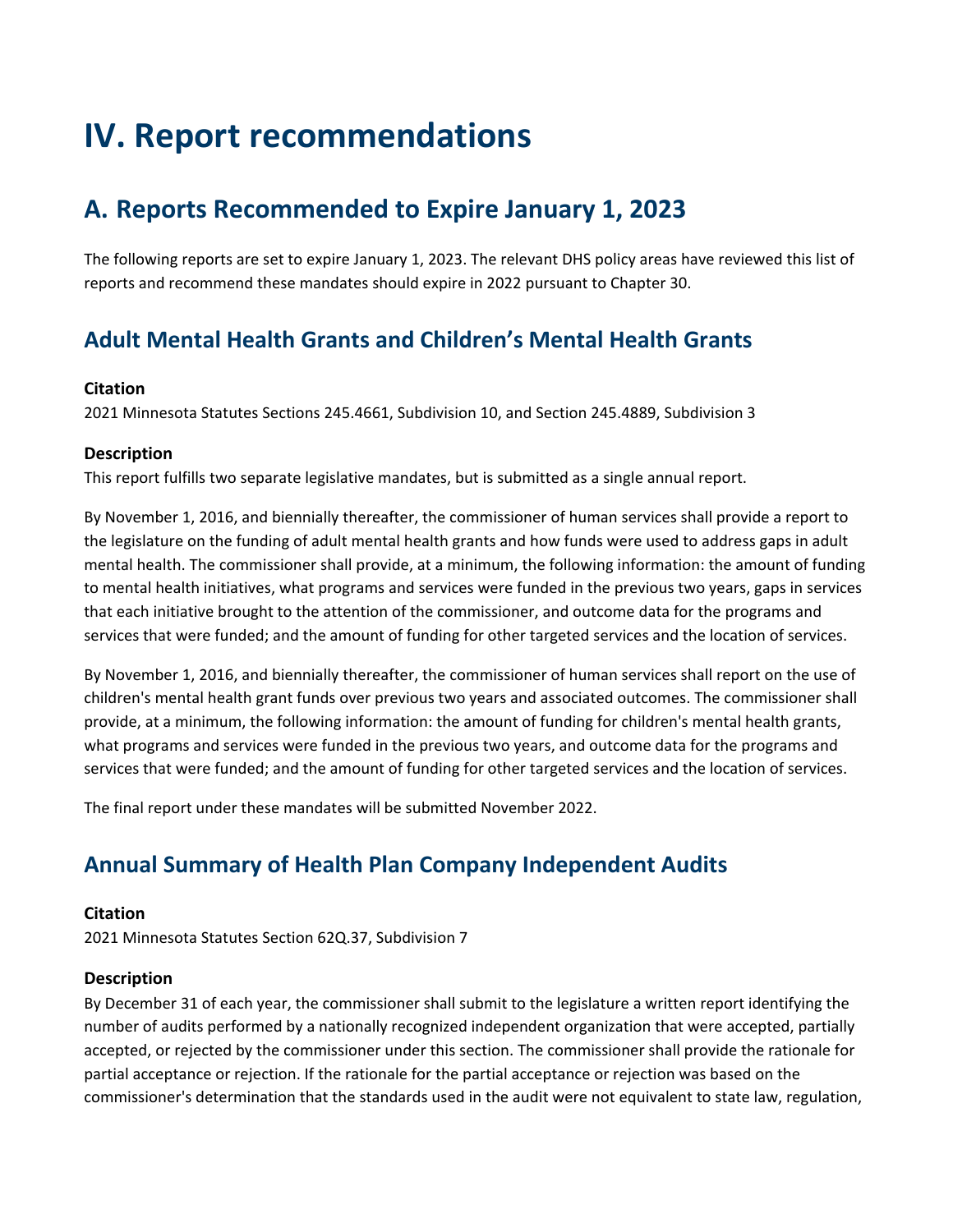or contract requirement, the report must document the differences between the audit standards and the applicable state requirements. The report must identify the number of health plan company independent audits performed by a nationally recognized independent organization that were accepted, partially accepted, or rejected by DHS.

The final report under these mandates will be submitted December 2022.

### **Child Protection Disparities Grants Process Evaluation**

#### **Citation**

2021 Minnesota Statutes Section 256E.28, Subdivision 6

#### **Description**

The commissioner shall consult with the legislative task force on child protection during the evaluation process and shall submit a biennial evaluation report to the task force and to the chairs and ranking minority members of the House of Representatives and Senate committees with jurisdiction over child protection funding. In this report, the commissioner shall conduct a biennial evaluation of the child protection disparities grant.

The final report under this mandate will be submitted December 2022.

### **Consumer Satisfaction, Help Lines**

#### **Citation**

2021 Minnesota Statutes Section 265.01, Subdivision 31

#### **Description**

The commissioner of human services must provide the governor and legislature with an annual memorandum that includes information about consumer satisfaction on calls received by the department's help lines. The memorandum must be submitted by February 15 of each year, and posted on the department's website by March 1.

The final report under this mandate will be submitted in 2022.

### **Corporate Foster Care Needs Determination**

#### **Citation**

2021 Minnesota Statutes Section 245A.03, Subdivision 7, para (h)

#### **Description**

Annually, by August 1, the commissioner shall provide information and data on capacity of licensed long-term services and supports, actions taken under the subdivision to manage statewide long-term services and supports resources, and any recommendations for change to the legislative committees with jurisdiction over the health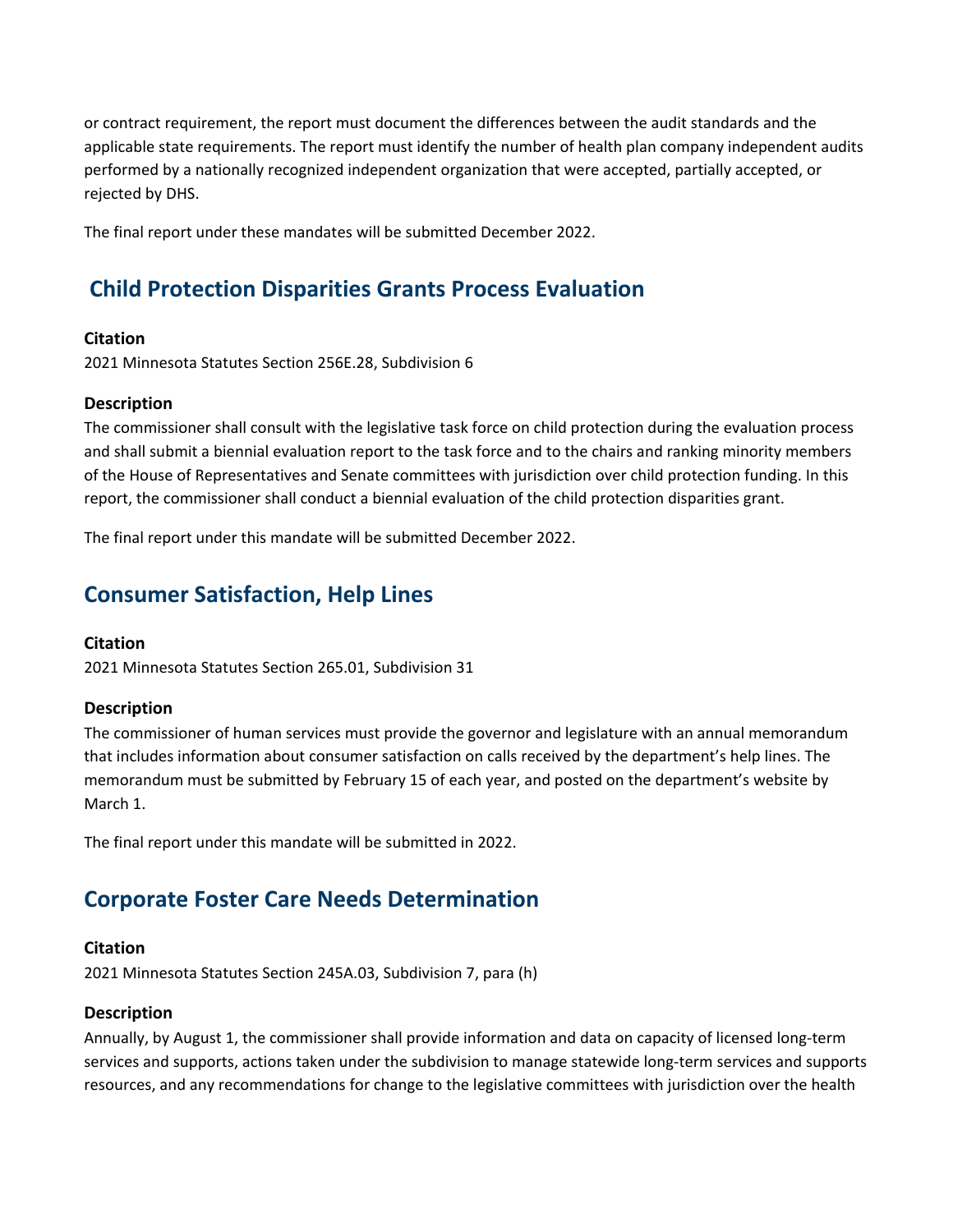and human services budget. Under this authority, the commissioner may approve new licensed settings or delicense existing settings.

The final report under this mandate will be submitted in 2022.

### **Dementia Grants Progress Report**

#### **Citation**

Minnesota Statutes Section 256.975, Subdivision 11, Para i (2)

#### **Description**

The MN Board on Aging shall submit by January 15, 2017, and on each January 15 thereafter, a progress report on the dementia grants programs under this subdivision to the chairs and ranking minority members of the Senate and House of Representatives committees and divisions with jurisdiction over health finance and policy. The report shall include: information on each grant recipient; a summary of all projects or initiatives undertaken with each grant; the measurable outcomes established by each grantee, an explanation of the evaluation process used to determine whether the outcomes were met, and the results of the evaluation; and an accounting of how the grant funds were spent.

The final report under this mandate will be submitted in 2022.

### **Early Intensive Developmental and Behavioral Intervention Report**

#### **Citation**

2021 Minnesota Statutes Section 256B.0949, Subdivision 17(c)

#### **Description**

The commissioner shall provide an annual update on the status of the provider shortage and exceptions granted to the chairs and ranking minority members of the senate and house of representatives committees with jurisdiction over health and human services. The commissioner shall not declare the shortage of EIDBI providers ended without direction from the legislature to declare it ended.

The final report under this mandate will be submitted in 2022.

### **Maltreatment Involving Licensed Facilities**

#### **Citation**

2021 Minnesota Statutes Section 626.557, Subdivision 12b

#### **Description**

The commissioners of health and human services shall annually publish on their web sites the number and type of reports of alleged maltreatment involving licensed facilities reported under this section, the number of those requiring investigation under this section, and the resolution of those investigations. On a biennial basis, the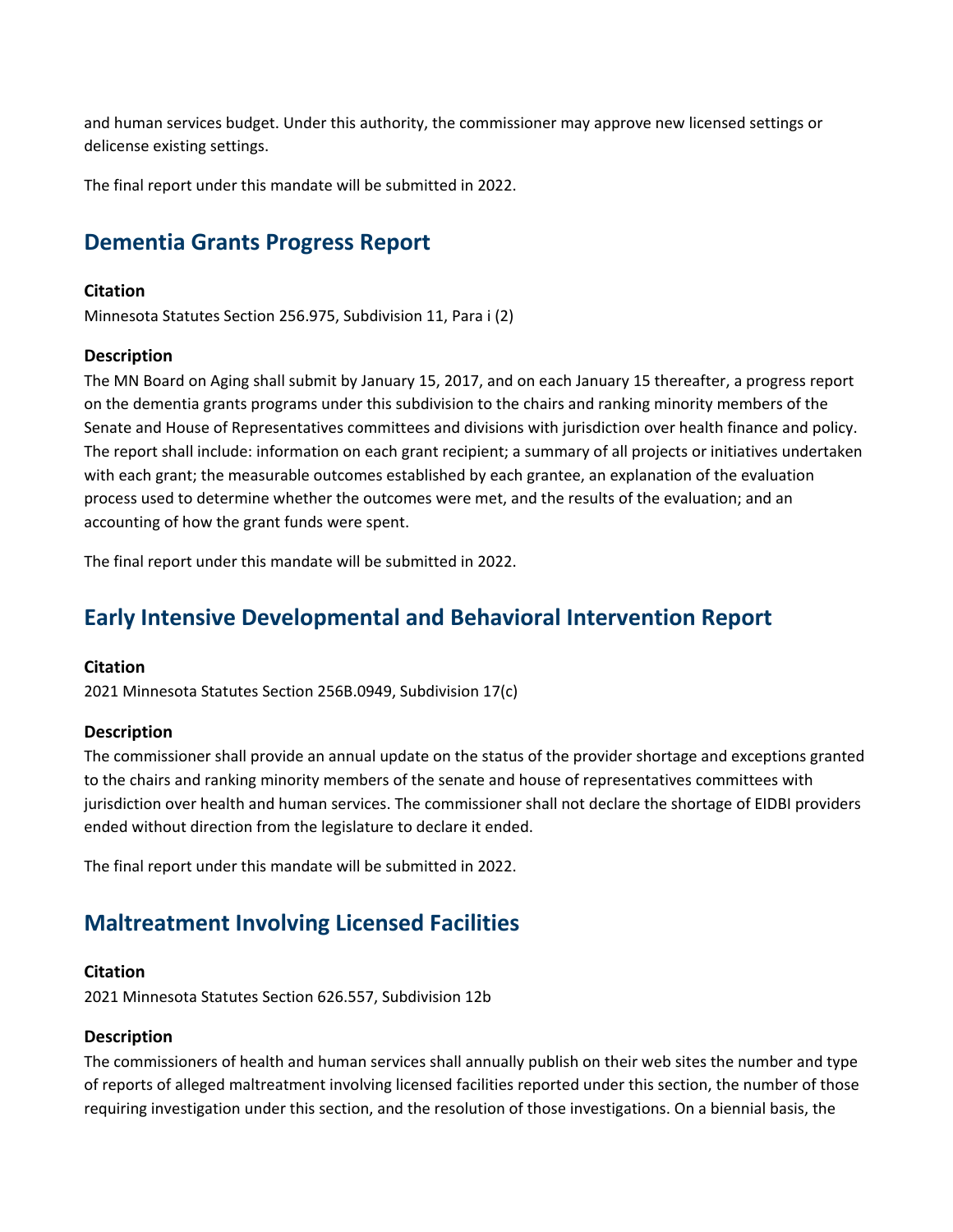commissioners of health and human services shall jointly report the following information to the legislature and the governor: the number and type of reports of alleged maltreatment involving licensed facilities reported under this section, the number of those requiring investigations under this section, the resolution of those investigations, and which of the two lead agencies was responsible; trends about types of substantiated maltreatment found in the reporting period; if there are upward trends for types of maltreatment substantiated, recommendations for addressing and responding to them; efforts undertaken or recommended to improve the protection of vulnerable adults; whether and where backlogs of cases result in a failure to conform to statutory time frames and recommendations for reducing backlogs if applicable; recommended changes to statutes affecting the protection of vulnerable adults; and any other information that is relevant to the report trends and findings.

DHS and MDH currently fulfill this mandate by publishing maltreatment data to dashboards located on the agencies' public websites. This mandate expires in 2022 under Chapter 30, however DHS and MDH plan to continue updating their maltreatment dashboards in the future.

## **Managed Care and County-Based Purchasing Plan Ad Hoc Audit Report**

#### **Citation**

2021 Minnesota Statutes, Section 256B.69, Subdivision 9d (e)

#### **Description**

The commissioner, to the extent of available funding, shall conduct ad hoc audits of state public health care program administrative and medical expenses reported by managed care plans and county-based purchasing plans. This includes: financial and encounter data reported to the commissioner under subdivision 9c, including payments to providers and subcontractors; supporting documentation for expenditures; categorization of administrative and medical expenses; and allocation methods used to attribute administrative expenses to state public health care programs. These audits also must monitor compliance with data and financial report certification requirements established by the commissioner for the purposes of managed care capitation payment rate-setting. The managed care plans and county-based purchasing plans shall fully cooperate with the audits in this subdivision. The commissioner shall report to the chairs and ranking minority members of the legislative committees with jurisdiction over health and human services policy and finance by February 1, 2016, and each February 1 thereafter, the number of ad hoc audits conducted in the past calendar year and the results of these audits.

DHS has submitted two reports under this mandate covering calendar years 2015 and 2016. No ad hoc audits have been completed since, so no other reports have been produced. DHS believes that the content of the report is covered by other financial reporting requirements for Managed Care Organizations. Additionally DHS Internal Audits does not currently have financial resources to complete the ad hoc audits and report. No additional reports are planned under this mandate.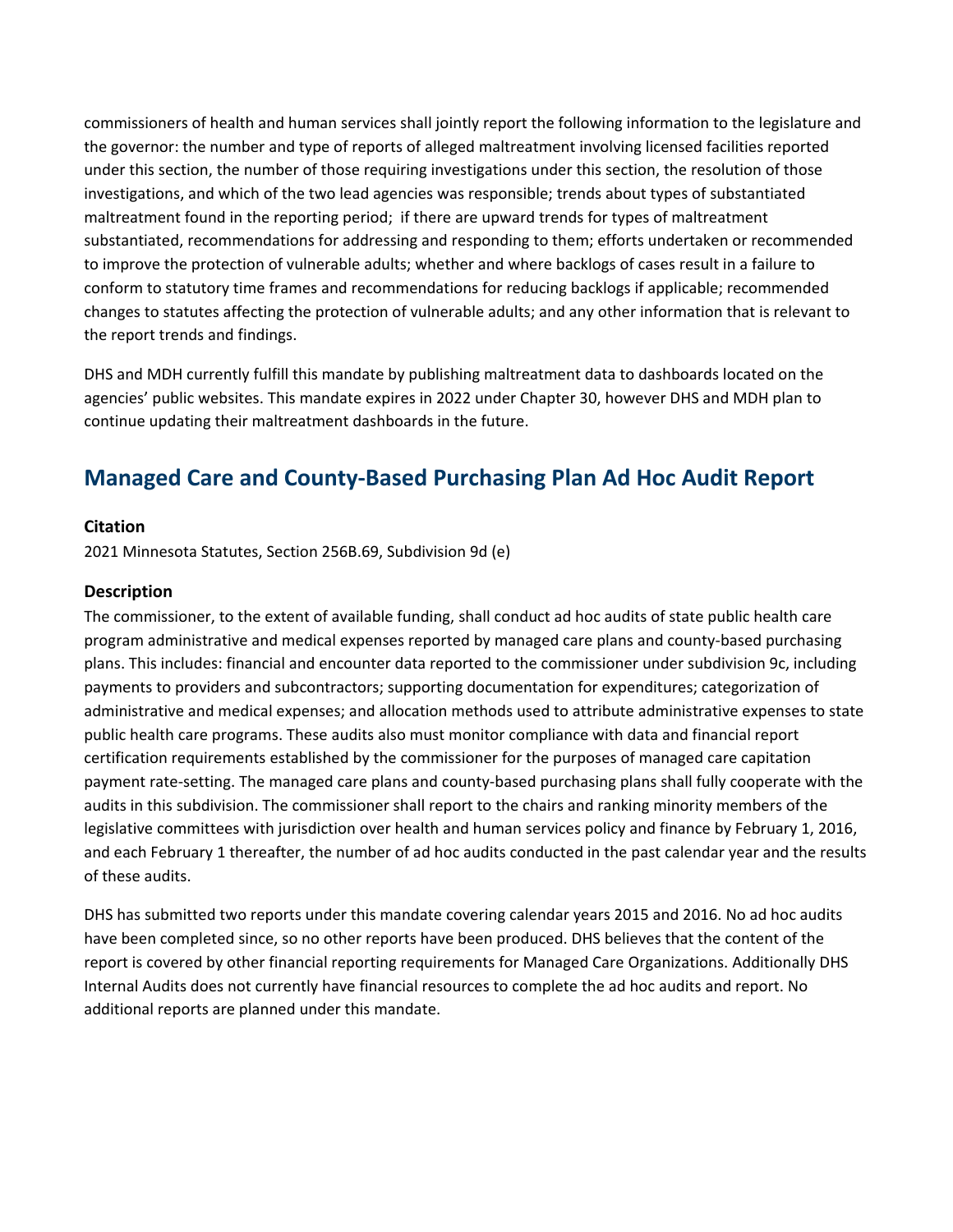## **MnCHOICES Benchmark Report**

#### **Citation**

Laws of MN 2019, 1st Special Session, Chapter 9, Article 5, Section 47

#### **Description**

The commissioner shall work with lead agencies responsible for conducting long-term consultation services to develop a set of measurable benchmarks sufficient to demonstrate quarterly improvement in the average time per assessment and other mutually agreed upon measures of increasing efficiency. The commissioner shall collect data on these benchmarks and provide to the lead agencies and the chairs and ranking minority members of the legislative committees with jurisdiction over human services an annual trend analysis of the data in order to demonstrate the commissioner's compliance with the requirements of this subdivision.

The final report under this mandate is due in 2022.

# **MN Sex Offender Program (MSOP) Annual Report**

#### **Citation**

2021 Minnesota Statutes Section 246B.03, Subdivision 2 and Section 246B.035

#### **Description**

The executive director of the Minnesota sex offender program shall submit electronically a performance report to the chairs and ranking minority members of the legislative committees and divisions with jurisdiction over funding for the program by February 15 of each year beginning in 2017. MSOP is required to contract with national sex offender experts to evaluate the sex offender treatment program.

The final report under this mandate will be submitted in 2022.

### **Opioid Prescribing Improvement Program Report**

#### **Citation**

2021 Minnesota Statutes, Section 256B.0638, Subdivision 7

#### **Description**

By September 15, 2016, and annually thereafter, the commissioner of human services shall report to the legislature on the implementation of the opioid prescribing improvement program in the Minnesota health care programs. The report must include data on the utilization of opioids within the Minnesota health care programs.

The final report under this mandate will be submitted in 2022.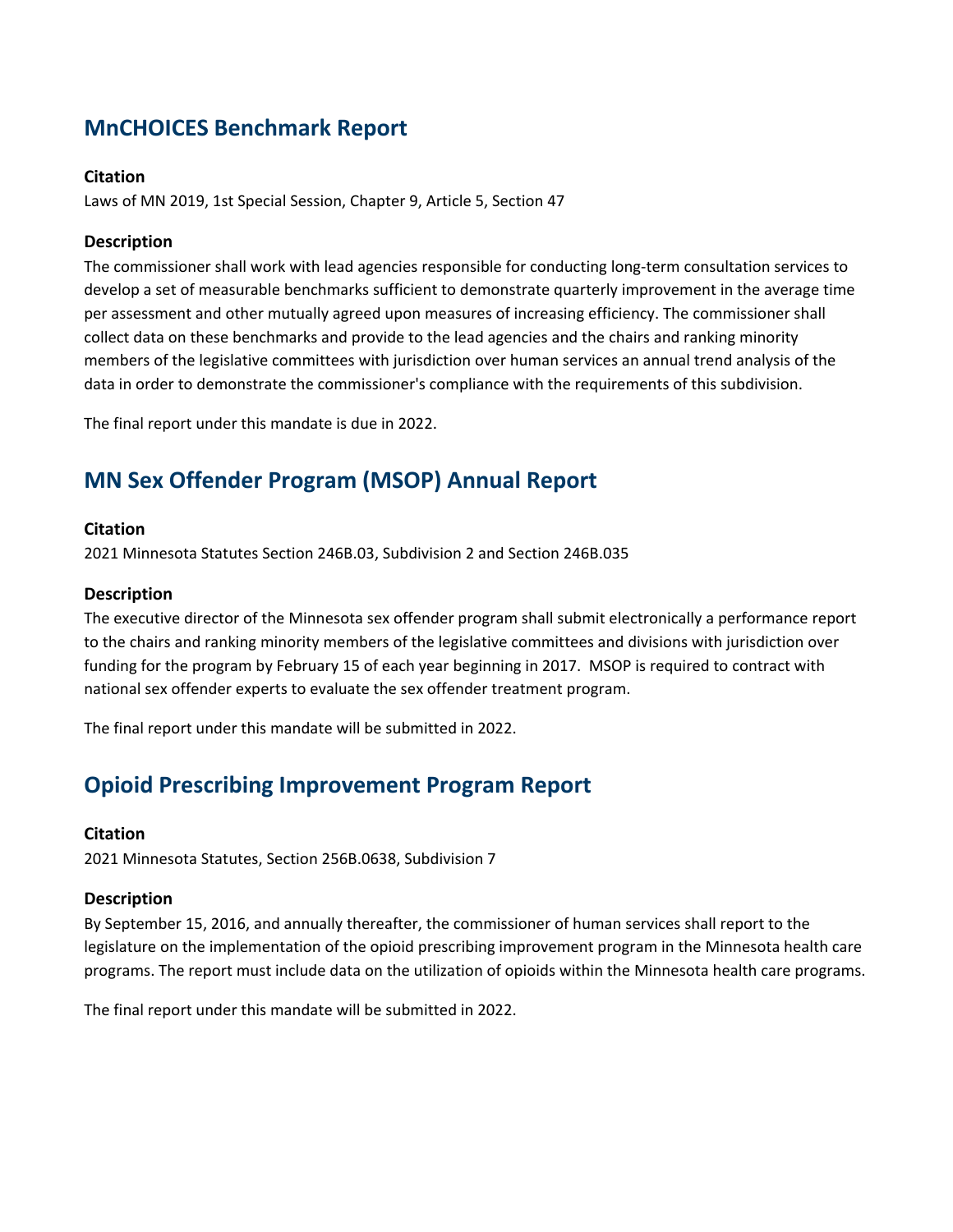# **Periodic Data Matching**

#### **Citation**

2021 Minnesota Statutes, Section 256B.0561, Subdivision 4

#### **Description**

The commissioner shall conduct data matching for medical assistance and MinnesotaCare recipients and report on the number of recipients identified as possibly ineligible as a result of a periodic data match, and the number of recipients whose eligibility was terminated as a result of a periodic data match.

No report was submitted under this mandate in 2021. DHS suspended periodic data matching beginning in March of 2020 due to the COVID-19 public health emergency. In order to qualify for enhanced Federal Medical Assistance Percentage (FMAP) the state must maintain Medicaid coverage for all individuals through the end of the month in which the federal public health emergency ends, unless the individual requests a voluntary closure of their coverage, ceases to be a resident of the state or dies. Since the PDM process automatically terminates MA and MinnesotaCare coverage for reasons other than voluntary closure, loss of state residency or death, DHS suspended the PDM process to preserve Minnesota's eligibility for the enhanced FMAP.

The federal public health emergency is scheduled to end April 16, 2022. Laws of Minnesota, 2021, 1<sup>st</sup> Special Session, Chapter 7, Article 1, Section 36 (c) states that DHS is not required to issue an annual report on periodic data matching until one year after the end of the federal public health emergency. Given that this mandate is set to expire in 2022 under Chapter 30, no further reports will be produced under this mandate.

### **Rates of Maltreatment Referral under IDEA**

#### **Citation**

2021 Minnesota Statutes Section 260E.24, Subdivision 6

#### **Description**

Minnesota statute requires a child under age three who is involved in a substantiated case of maltreatment shall be referred for screening under the Individuals with Disabilities Education Act, part C. The commissioner of human services shall monitor referral rates by county and annually report the information to the legislature.

The final report under this mandate has been submitted as part of the 2022 Child Maltreatment Report.

### **State Medical Review Team Report**

#### **Citation**

2021 Minnesota Statutes Section 256.01, Subdivision 29 (c)

#### **Description**

The commissioner shall provide the chairs of the legislative committees with jurisdiction over health and human services finance and budget the following information on the activities of the state medical review team by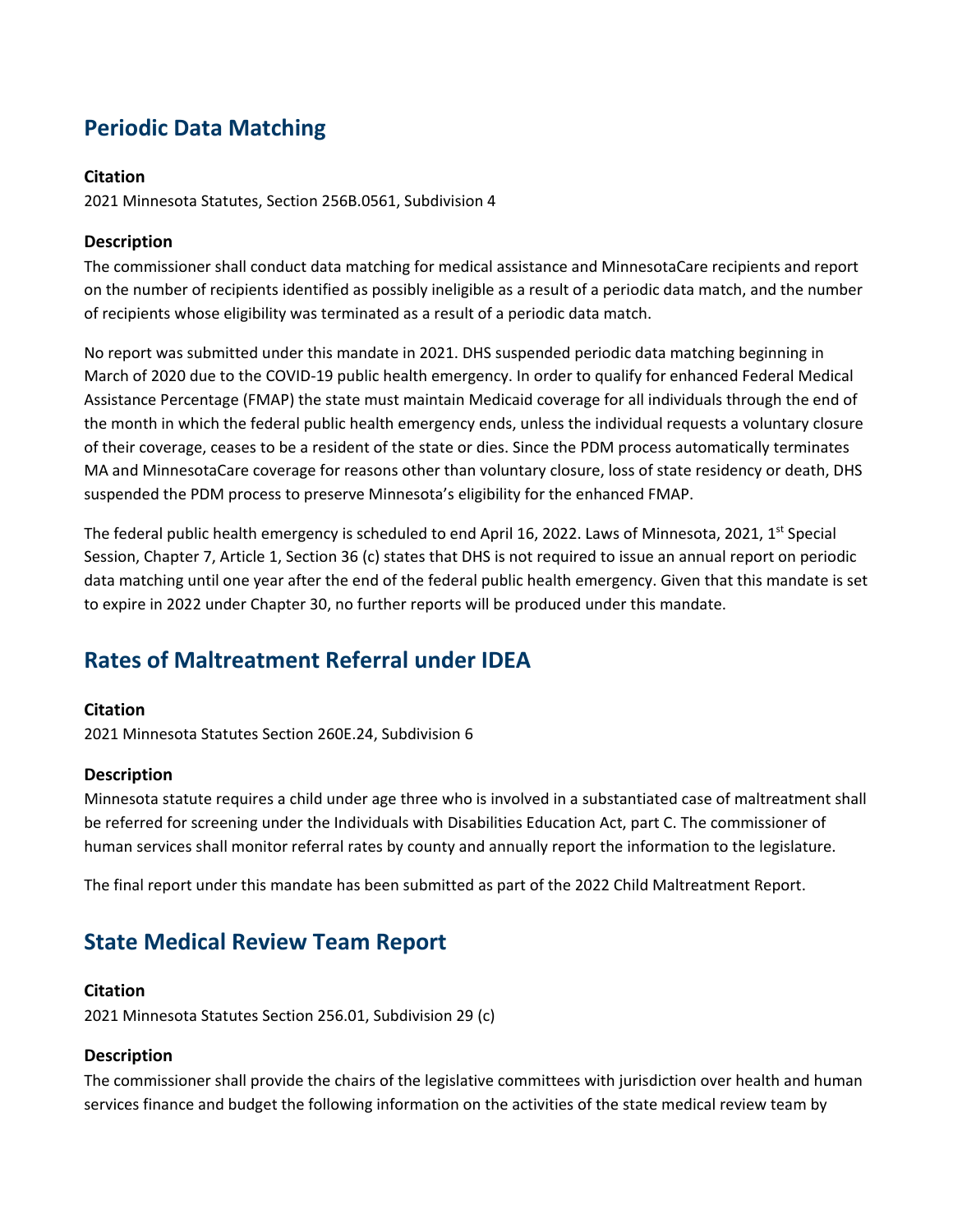February 1 of each year: the number of applications to the state medical review team that were denied, approved, or withdrawn; the average length of time from receipt of the application to a decision; the number of appeals, appeal results and length of time taken from the date the person involved requested an appeal for a written decision to be made on each appeal; for applicants, their age, health coverage at the time of application, hospitalization history within three months of application, and whether an application for Social Security or Supplemental Security Income benefits is pending; and specific information on the medical certification, licensure or other credentials of the person or persons performing the medical review determinations and length of time in that position.

The final report under this mandate will be submitted in 2022.

# **Vikings Stadium Compulsive Gambling Report**

#### **Citation**

2021 Minnesota Statutes Section 245.981

#### **Description**

This requires the commissioner to complete a compulsive gambling report annually by February 15, 2014 and thereafter on the percentage of gambling revenues that come from gamblers identified as problem gamblers, or a similarly defined term, as defined by the National Council on Problem Gambling at the Vikings Stadium. This also requires a preliminary update on February 15, 2013 including the estimated cost of the full report.

The final report under this mandate will be submitted February 2022.

## **B. Recommendations to Revise Report Mandates**

The following reports are set to expire January 1, 2023. DHS recommends the statutory mandate for these reports be revised but that the legislature continue to require the production of these reports, as modified.

## **Child Maltreatment and Out of Home Placement and Permanency Reports**

#### **Citation**

2021 Minnesota Statutes Sections 257.0725 (Child Maltreatment and Out of Home Placement and Permanency), 260.775 (American Indian Children in Residential Facilities), and 260E.38, Subdivision 3 (Child Maltreatment Data Audits).

#### **Description**

The Child Safety and Permanency Division produces two annual reports to fulfill several legislative report mandates. The primary mandate fulfilled by these reports is found in Minnesota Statutes Chapter 257.0725, the commissioner of human services shall publish an annual report on child maltreatment and on children in out-ofhome placement. The commissioner shall confer with county agencies, child welfare organizations, child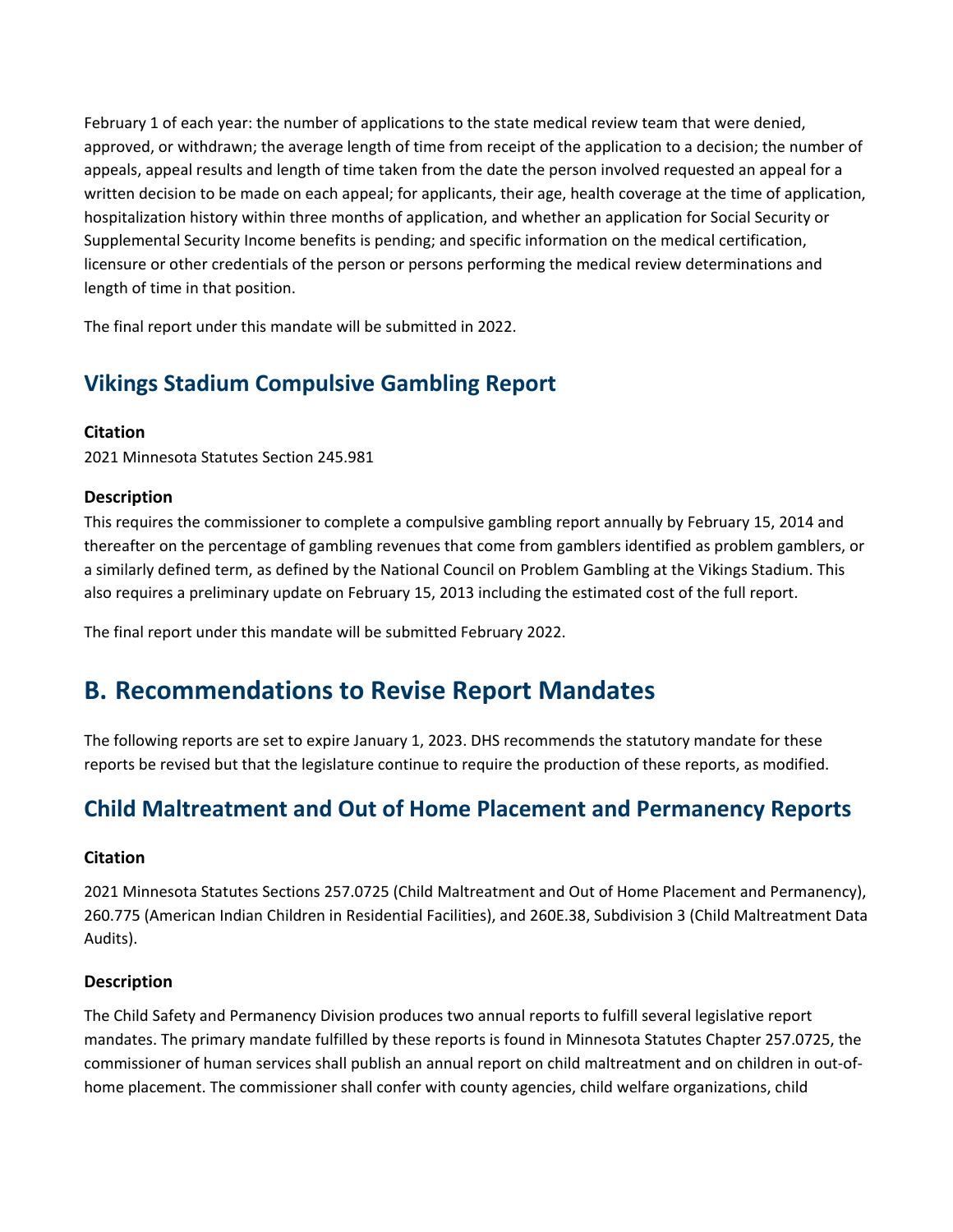advocacy organizations, courts, and other groups on how to improve content and utility of the department's annual report. Regarding child maltreatment, the report shall include the number and kinds of maltreatment reports received, and other data that the commissioner determines appropriate in a child maltreatment report.

The Out-of-home care and Permanency Report also fulfills a mandate found in the Minnesota Indian Family Preservation Act. (Minn. Stat., section 260.775). The Minnesota Indian Family Preservation Act requires DHS to annually publish an inventory of all Indian children in residential facilities. The inventory shall include, by county and statewide, information on legal status, living arrangement, age, sex, tribe in which child is a member or eligible for membership, accumulated length of time in foster care, and other demographic information deemed appropriate concerning all Indian children in residential facilities. The report must also state the extent to which authorized child-placing agencies comply with the order of preference described in United States Code, title 25, section 1901, et seq.

The Child Maltreatment report additionally fulfills two mandates found in Minnesota Statutes Chapter 260E.38, Subdivision 3 and 6 which require DHS to monitor and report on the referral rates by county of children under age three involved in a substantiated case of maltreatment being referred for screening under the Individuals with Disabilities Education Act, part C, and to publish summary results of the reviews on child protection quality assurance.

DHS recommends that the mandates found outside Minn. Stat. 257.0725 cross-reference the mandate found in Minn. Stat. 257.0725 so they can be submitted as a single report. The report required under 260E.38, subdivision 6 is recommended to be sunset. Additionally, DHS recommends this report mandate be revised to exempt it from the sunset provision in Chapter 30.

# **Child Support Quadrennial Guidelines Review**

#### **Citation**

2021 Minnesota Statutes Section 518A.77

#### **Description**

No later than 2006 and every four years after that, the Department of Human Services must conduct a review of the child support quadrennial guidelines review. The child support quadrennial guidelines review is a federal regulation that requires states to review their child support guidelines at least once every four years. This review must consider economic data on the cost of raising children and an analysis of case data relating to the application of the guidelines.

DHS recommends statute be amended to exempt this mandate from the sunset provision in Chapter 30. This report is also required by federal law (445 CFR § 302.56(e)).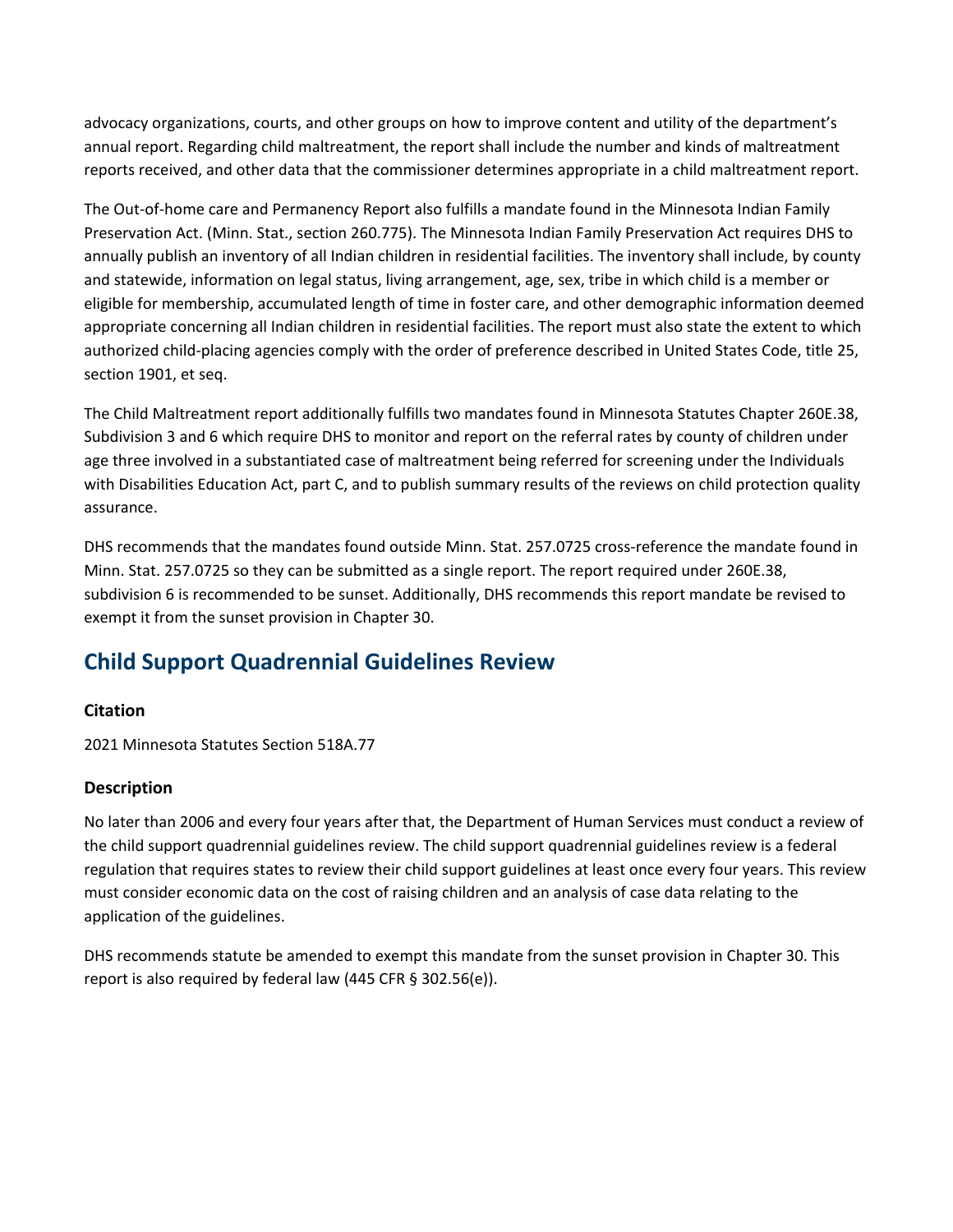# **Minnesota Security Hospital and the Minnesota Sex Offender Program: Census and Fiscal Projections**

#### **Citation**

Laws of Minnesota 2009, Chapter 79, Article 13, Section 3, Subdivision 10

#### **Description**

This is a bi-annual report has budget forecasts due in November and February and the report is due by January 1, 2022. Directly from omnibus bill: The commissioner shall include census data and fiscal projections for stateoperated services and Minnesota sex offender services with the November and February budget forecasts. Notwithstanding any contrary provision in this article, this paragraph shall not expire.

DHS recommends amending this report mandate to change the frequency of the report from "with the November and February budget forecasts" to "with the February budget forecast." Additionally DHS recommends the language stating the paragraph not expire, be stricken. These changes would make this an annual report and makes it subject to the sunset provision in Chapter 30.

### **Opiate Epidemic Response Advisory Council Report and Grant Report**

#### **Citation**

2021 Minnesota Statutes, Chapter 256.042, Subdivision 4

#### **Description**

The commissioner of human services shall submit a report of the grants proposed by the advisory council to be awarded for the upcoming calendar year to the chairs and ranking minority members of the legislative committees with jurisdiction over health and human services policy and finance, by December 1 of each year, beginning March 1, 2020.

The advisory council shall report annually to the chairs and ranking minority members of the legislative committees with jurisdiction over health and human services policy and finance, beginning January 31, 2021. The report shall include information about the individual projects that receive grants and the overall role of the project in addressing the opioid addiction and overdose epidemic in Minnesota. The report must describe the grantees and the activities implemented, along with measurable outcomes as determined by the council in consultation with the commissioner of human services and the commissioner of management and budget. At a minimum, the report must include information about the number of individuals who received information or treatment, the outcomes the individuals achieved, and demographic information about the individuals participating in the project; an assessment of the progress toward achieving statewide access to qualified providers and comprehensive treatment and recovery services; and an update on the evaluations implemented by the commissioner of management and budget for the promising practices and theory-based projects that receive funding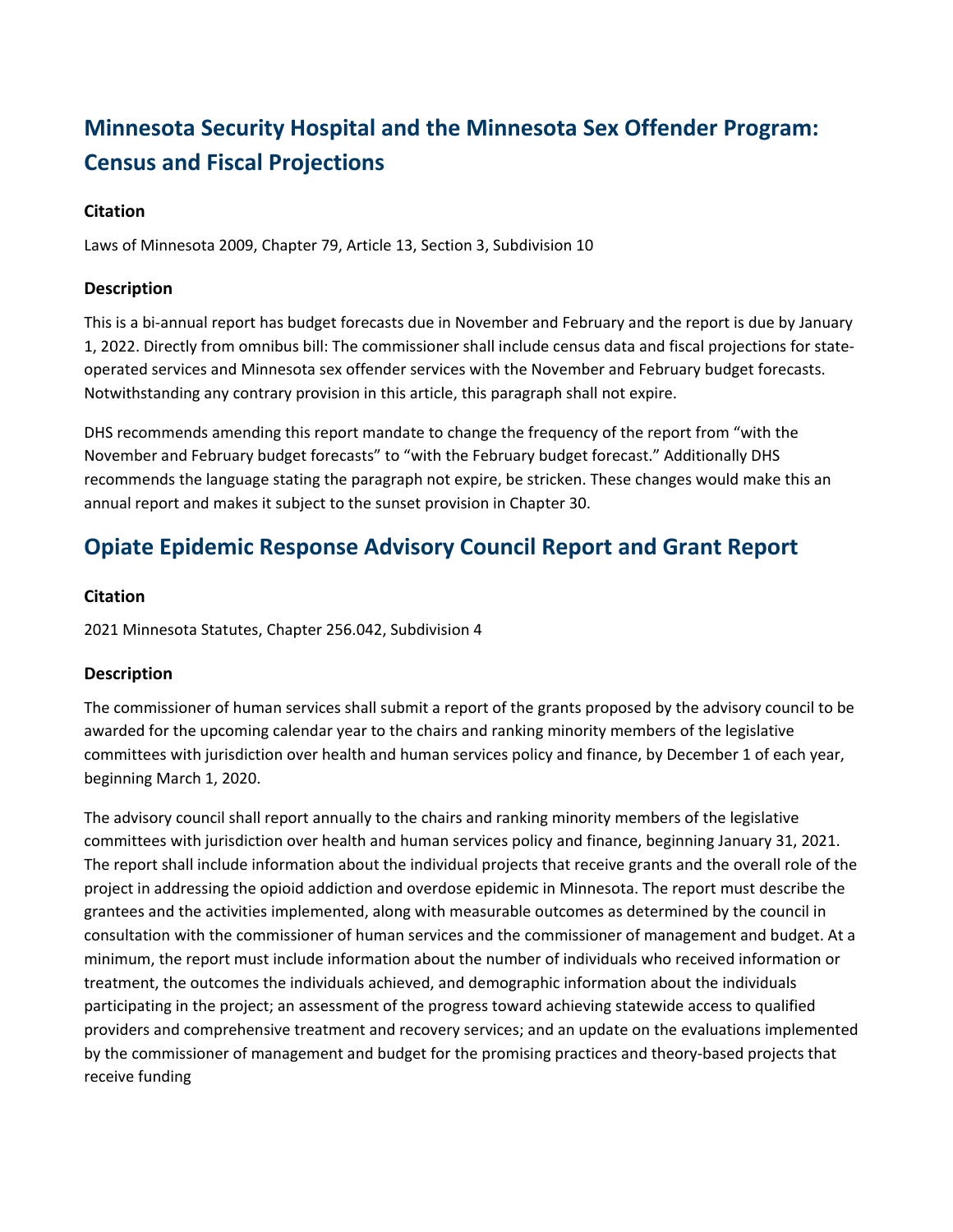DHS recommends that these report mandates be extended to continue for the life of the Opioid Epidemic Response Advisory Council.

# **Reports on Anoka-Metro Regional Treatment Center (AMRTC) Minnesota Security Hospital and CBHH**

#### **Citation**

2021 Minnesota Statutes Section 246.131

#### **Description**

This requires a quarterly report to the chairs and ranking minority leaders of the senate and house of representatives committees having jurisdiction over health and human services issues on the AMRTC, Minnesota Security Hospital (MSH), and Community Behavioral Health Hospitals (CBHH). The report shall contain information on the number of licensed beds, budgeted capacity, occupancy rate, number of Occupational Safety and Health Administration (OSHA) recordable injuries and the number of OSHA recordable injuries due to patient aggression or restraint, number of clinical positions budgeted, the percentage of those positions that are filled, the number of direct care positions budgeted, and the percentage of those positions that are filled.

DHS recommends amending this report mandate to change the frequency of the report from "quarterly" to "annually."

# **C. Recommendations to Repeal Additional Report Mandates during 2022 Legislative Session**

The following report mandates are set to expire under Chapter 30 in future years. DHS recommends the legislature act to repeal these mandates during the 2022 legislative session.

### **Child Support Biennial Performance Review**

#### **Citation**

Laws of MN 1998, Chapter 382, Article 1, Section 34

#### **Description**

The commissioner shall prepare a biennial report, beginning in January 1999, that evaluates all child support programs and enforcement mechanisms to determine the following: Minnesota's performance on the child support and incentive measures submitted by the federal Office of Child Support Enforcement to the United States Congress; Minnesota's performance relative to other states; individual county performance; and recommendations for further improvement. The commissioner shall evaluate in separate categories the federal, state, and local government costs of child support enforcement in the state. The evaluation must include a representative sample of private business costs relating to child support enforcement based on a survey of at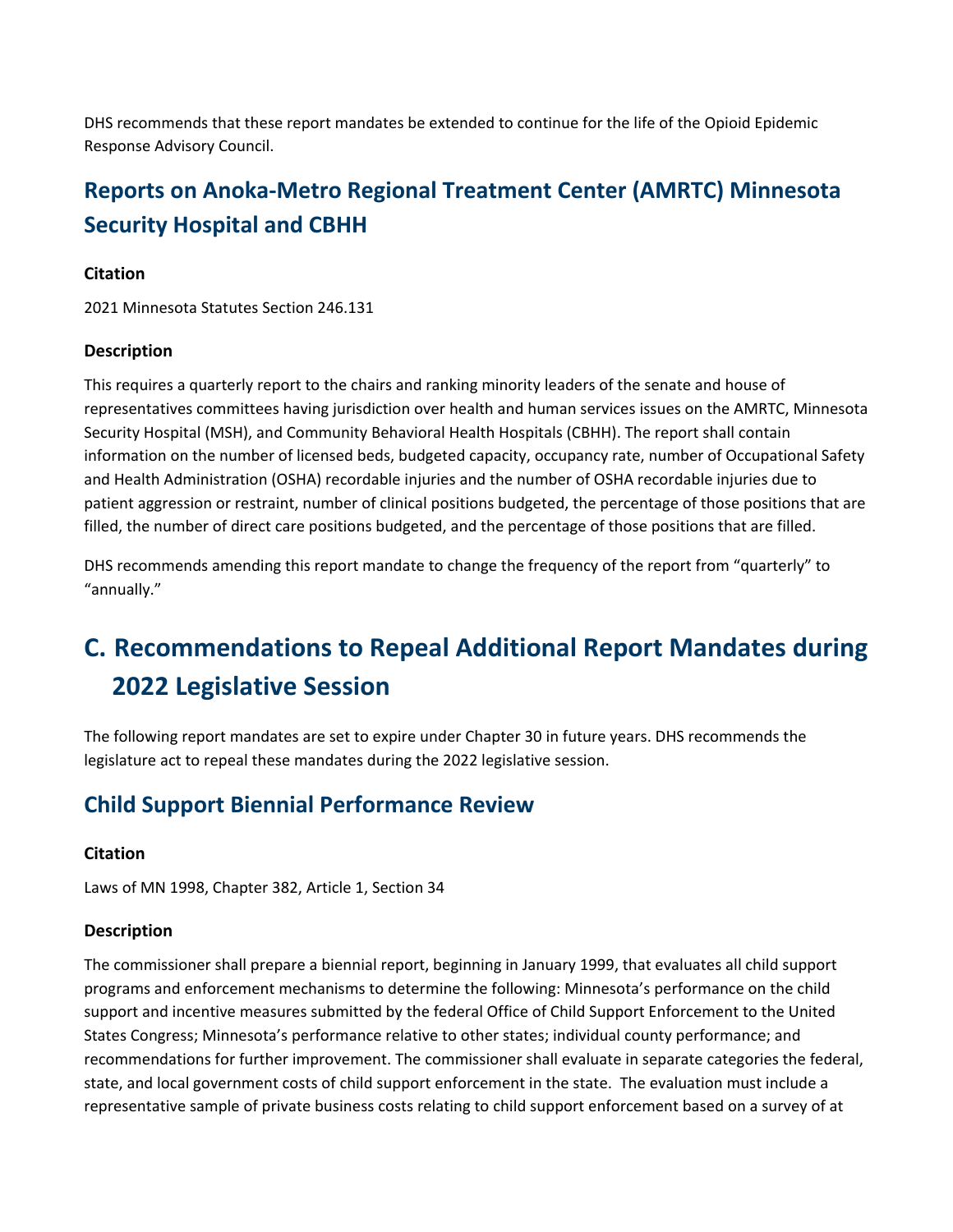least 50 Minnesota businesses and nonprofit organizations. The commissioner shall also report on the amount of child support arrearages in this state with separate categories for the amount of child support in arrears for 90 days, six months, one year, and two or more years. The report must establish a process for determining when an arrearage is considered uncollectible based on the age of the arrearage and likelihood of collection of the amount owed. The amounts determined to be uncollectible must be deducted from the total amount of outstanding arrearages for purposes of determining arrearages that are considered collectible.

Under Minnesota Laws 2021, Chapter 30 this report expires January 15, 2025. DHS recommends that the mandate Child Support Biennial Performance Review be repealed during the 2022 legislative session. This mandate is duplicative of requirements found in the Child Support Quadrennial Guidelines Review mandated by Minnesota Statutes Chapter 518.716.

### **Long Term Care Report (Consolidated)**

#### **Citation**

2021 Minnesota Statutes Section 144A.351

#### **Description**

The commissioners of health and human services, with the cooperation of counties and in consultation with stakeholders, including persons who need or are using long-term care services and supports, lead agencies, regional entities, senior, disability, and mental health organization representatives, service providers, and community members shall prepare a report to the legislature by August 15, 2013, and biennially thereafter, regarding the status of the full range of long-term care services and supports for the elderly and children and adults with disabilities and mental illnesses in Minnesota. Any amounts appropriated for this report are available ine ither year of the biennium. The report shall address: (1) demographics and need for long-term care services and supports in Minnesota; (2) summary of county and regional reports on long-term care gaps, surpluses, imbalances, and corrective action plans; (3) status of long-term care services by county and region including: (i) changes in availability of the range of long-term care services and housing options; (ii) access problems, including access to the least restrictive and most integrated services and settings regarding long-term care services; and (iii) comparative measures of long-term care services availability, including serving people in their home areas near family, and changes over time; and (4) recommendations regarding goals for the future of longterm care services and supports, policy and fiscal changes, and resource development and transition needs.

The most recent report was submitted in September 2021. DHS recommends repealing this report mandate as it is not currently used internally for decision making purposes, and DHS does not believe the report is being utilized by external decision makers. Additionally, this information could be compiled and displayed through a medium other than a legislative report if needed going forward.

### **Medical Care Surcharge Fund**

#### **Citation**

2021 Minnesota Statutes Section 256.9657, Subdivision 8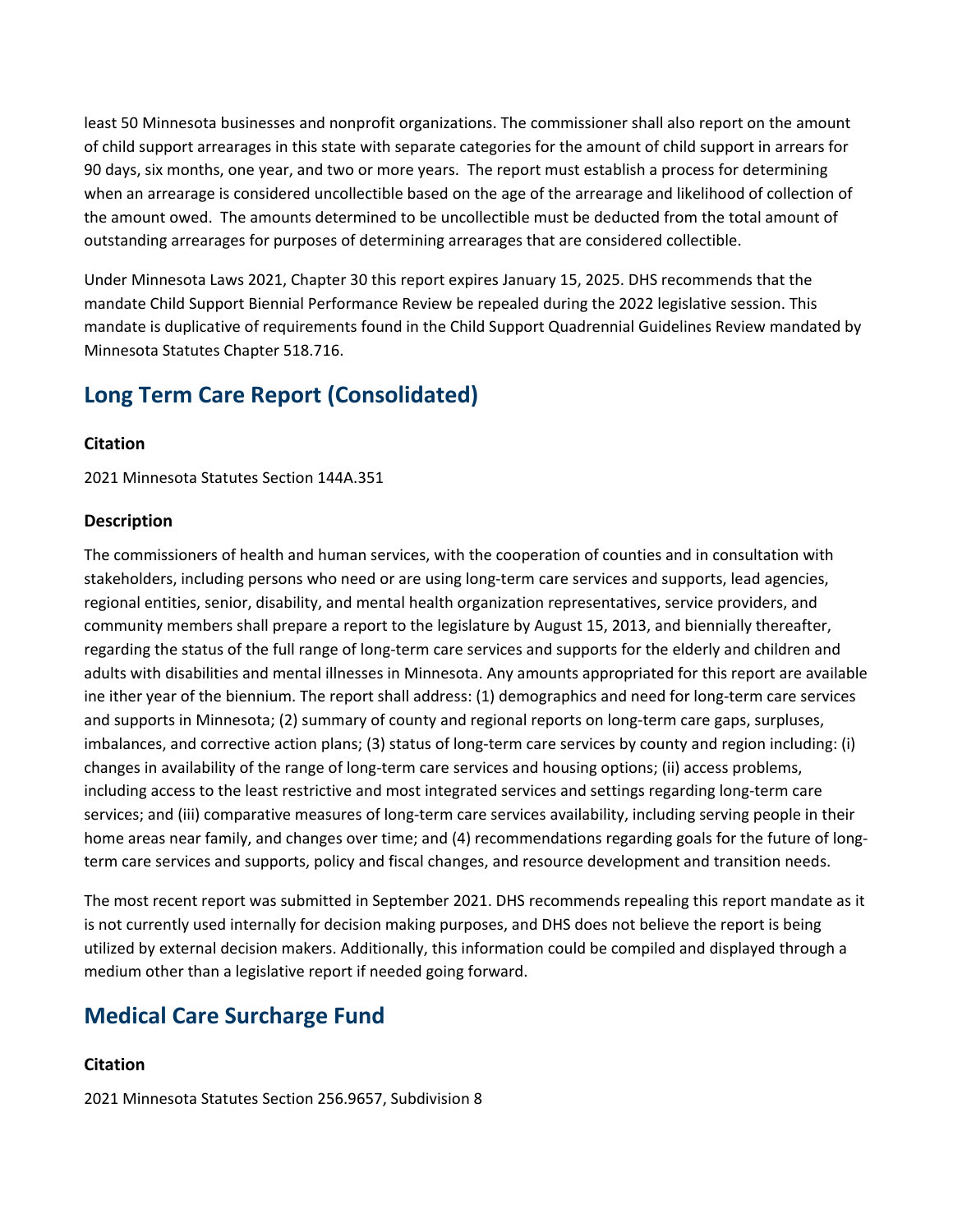#### **Description**

The commissioner shall report quarterly regarding the medical provider surcharge program. The commissioner of human services shall report to the legislature quarterly on the first day of January, April, July, and October regarding the provider surcharge program. The report shall include information on total billings, total collections, and administrative expenditures.

The sunset provision created by Chapter 30 does not address reports submitted on a quarterly basis. However, DHS recommends that this report sunset in 2022. This report is not currently used internally for decision making purposes, and DHS does not believe the report is being utilized by external decision makers. DHS feels that pulling data on a quarterly basis for this mandate is not a good use of staff time and resources.

### **Report on Effectiveness of Value Based Reimbursement (VBR)**

#### **Citation**

2021 Minnesota Statutes Section 256R.18

#### **Description**

Beginning January 1, 2019, the commissioner shall provide to the House of Representatives and Senate committees with jurisdiction over nursing facility payment rates a biennial report on the effectiveness of the value based reimbursement system in improving quality, restraining costs, and any other features of the system as determined by the commissioner.

Under Minnesota Laws 2021, Chapter 30 this report expires January 1, 2024. This mandate passed during the 2017 legislative session. Minnesota Laws 2017,  $1^{st}$  Special Session included funding to produce this report. DHS recommends this report mandate be repealed during the 2022 legislative session as the funding appropriated for the report during the 2017 session is no longer available.

## **Self-directed Caregiver Grants**

#### **Citation**

2021 Minnesota Statutes, Section 256.975, subd 12

#### **Description**

The Minnesota Board on Aging shall submit by January 15, 2022, and each January 15 thereafter, a progress report on the self-directed caregiver grants program to the chairs and ranking minority members of the senate and House of Representatives committees and divisions with jurisdiction over human services. The progress report must include metrics on the use of the grant program.

This report is not subject to the sunset provision in Chapter 30 because it is a report mandate for the Minnesota Board on Aging. DHS and the Board on Aging recommend this report be repealed. The Legislature authorized the self-directed caregiver grants during the 2019 session with an authorized start date of July 1, 2019. Shortly thereafter in April 2020 a hiring freeze was implemented due to the COVID-19 Public Health Emergency. The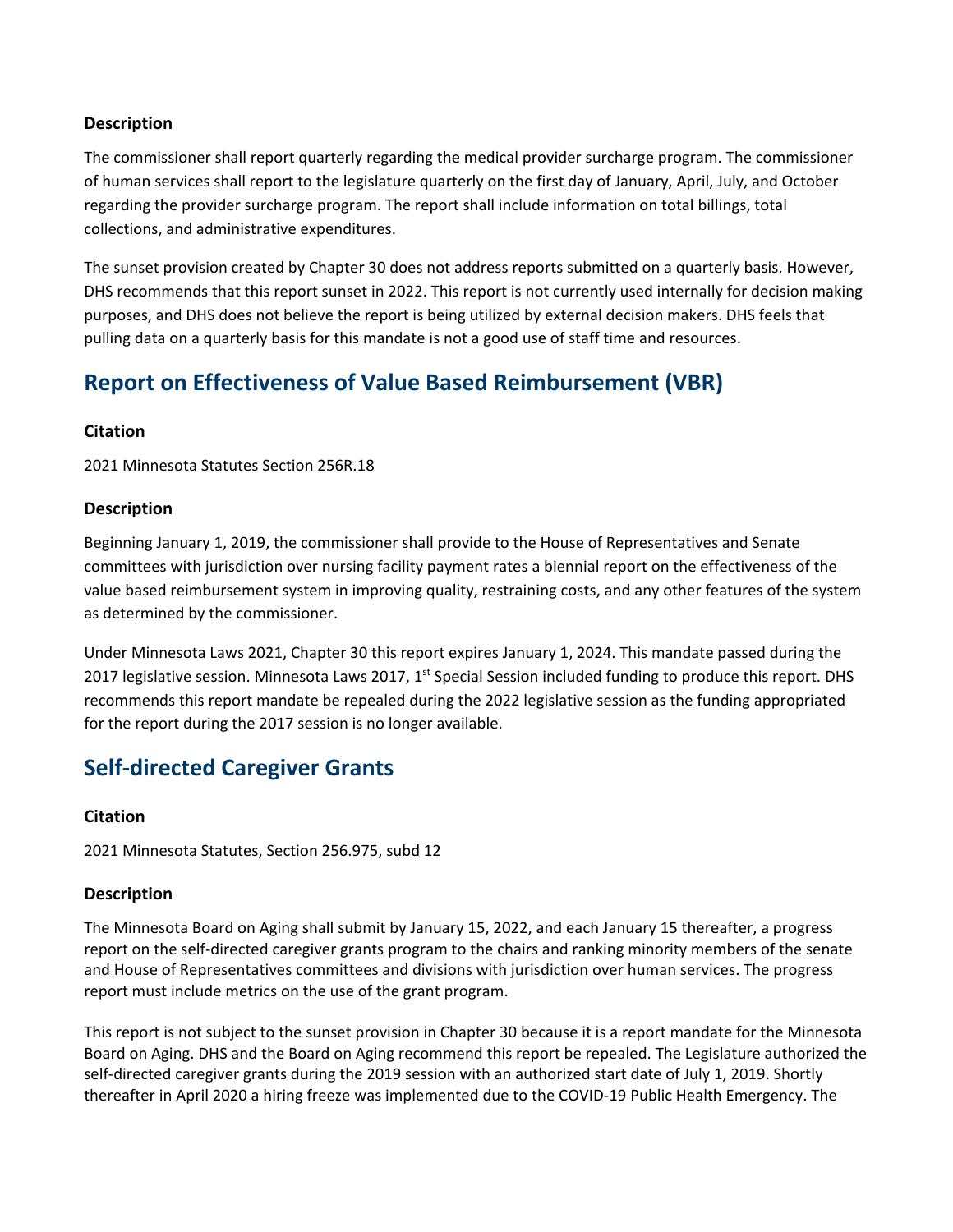hiring freeze was lifted at the beginning of 2021, thus impacting the timeline to hire for the position. The incumbent was hired in November 2021. Based on these conditions there has not been capacity to implement the self-directed caregiver grants, and therefore there is nothing to include in a legislative report therefore DHS recommends its repeal during the 2022 session.

### **Vulnerable Adult Maltreatment Report**

#### **Citation**

2021 Minnesota Statutes Section 256.021, Subd. 3

#### **Description**

The Vulnerable Adult Review Panel shall submit to the committees of the legislature with jurisdiction over section 626.557 regarding the number of requests for review it receives under this section, the number of cases where the panel requires the lead agency to reconsider its final disposition, and the number of cases where the final disposition is changed, and any recommendations to improve the review or investigative process

This report is not subject to the sunset provision in Chapter 30 because it is a report the Vulnerable Adult Maltreatment Panel, rather than DHS is responsible for. The report recommendations included in the 2022 report indicate that the Vulnerable Adult Maltreatment Panel has no recommendations for improvement to the Panel process at this time. They will meet quarterly throughout 2022 to continue the work of the Panel. Alternative processes are included as part of the Vulnerable Adult Act Redesign Phase I proposal as well, which if passed may impact the future of the Panel's work. DHS recommends repealing this report mandate as it is not currently used internally for decision making purposes, and DHS does not believe the report is being utilized by external decision makers.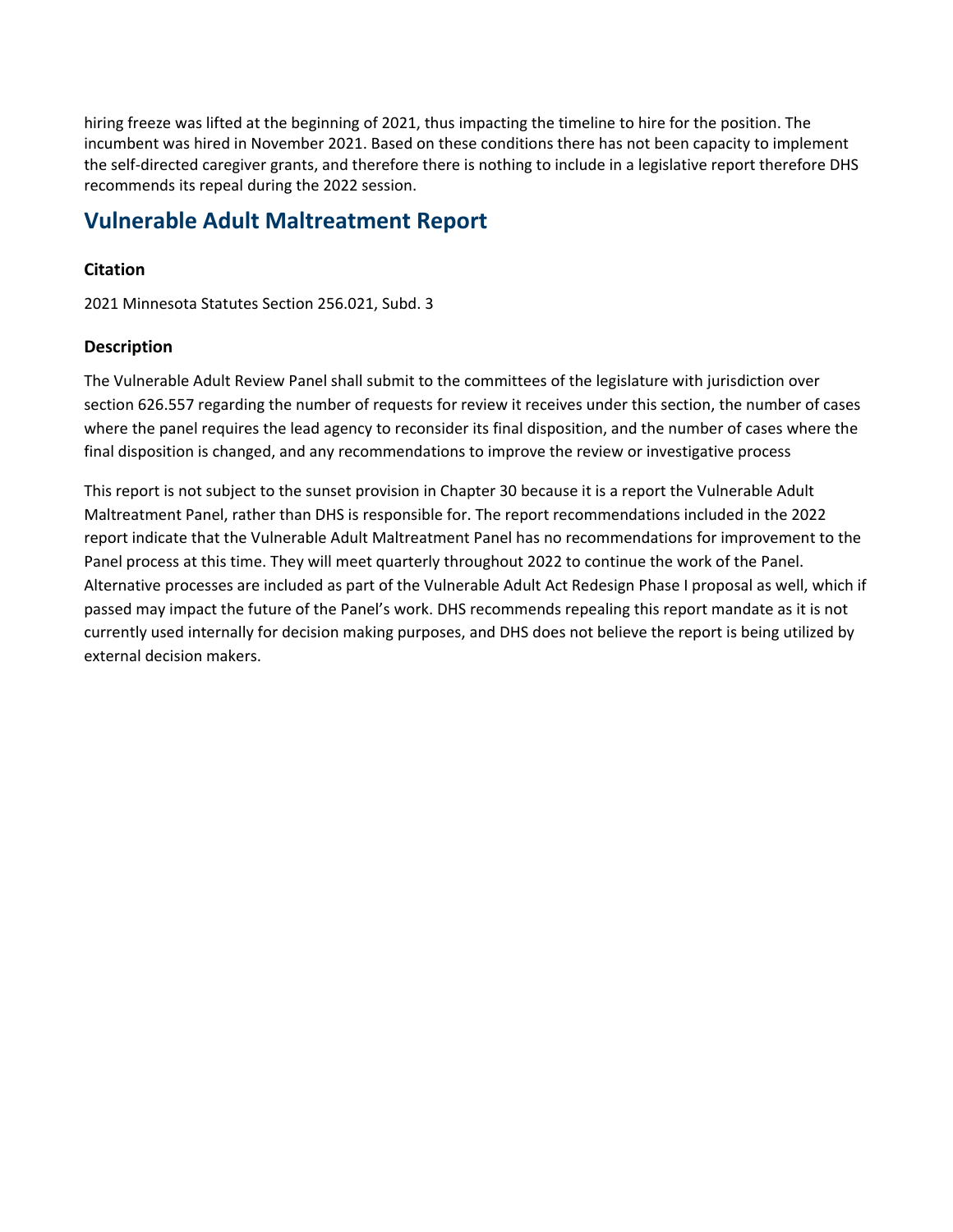# **VI. Legislative Language**

*Note: This report assumes that all annual report mandates referenced in this report will automatically sunset absent any action by the legislature to continue these report mandates in the 2022 legislative session.*

Section. 1. Minnesota Statutes 2021, Section 246.131, is amended to read:

#### **246.131 REPORT ON ANOKA-METRO REGIONAL TREATMENT CENTER (AMRTC), MINNESOTA SECURITY HOSPITAL (MSH), AND COMMUNITY BEHAVIORAL HEALTH HOSPITALS (CBHH).**

The commissioner of human services shall issue a public quarterly annual report to the chairs and ranking minority leaders of the senate and house of representatives committees having jurisdiction over health and human services issues on the AMRTC, MSH, and CBHH. The report shall contain information on the number of licensed beds, budgeted capacity, occupancy rate, number of Occupational Safety and Health Administration (OSHA) recordable injuries and the number of OSHA recordable injuries due to patient aggression or restraint, number of clinical positions budgeted, the percentage of those positions that are filled, the number of direct care positions budgeted, and the percentage of those positions that are filled.

Sec. 2. 2021 Minnesota Statutes, Chapter 256.042, Subdivision 4 is amended to read:

#### Subd. 4.**Grants.**

(a) The commissioner of human services shall submit a report of the grants proposed by the advisory council to be awarded for the upcoming calendar year to the chairs and ranking minority members of the legislative committees with jurisdiction over health and human services policy and finance, by December 1 of each year, beginning March 1, 2020. Notwithstanding any other law to the contrary, this paragraph shall not expire.

(b) The grants shall be awarded to proposals selected by the advisory council that address the priorities in subdivision 1, paragraph (a), clauses (1) to (4), unless otherwise appropriated by the legislature. The advisory council shall determine grant awards and funding amounts based on the funds appropriated to the commissioner under section [256.043, subdivision 3,](https://www.revisor.mn.gov/statutes/cite/256.043#stat.256.043.3) paragraph (e). The commissioner shall award the grants from the opiate epidemic response fund and administer the grants in compliance with section [16B.97.](https://www.revisor.mn.gov/statutes/cite/16B.97) No more than ten percent of the grant amount may be used by a grantee for administration.

Sec. 3. Minnesota Statutes 2021, Section 257.0725 is amended to read:

#### **257.0725 ANNUAL REPORT.**

The commissioner of human services shall publish an annual report on child maltreatment and on children in out-of-home placement. The commissioner shall confer with counties, child welfare organizations, child advocacy organizations, the courts, and other groups on how to improve the content and utility of the department's annual report. In regard to child maltreatment, the report shall include the number and kinds of maltreatment reports received and any other data that the commissioner determines is appropriate to include in a report on child maltreatment. In regard to children in out-of-home placement, the report shall include, by county and statewide, information on legal status, living arrangement, age, sex, race, accumulated length of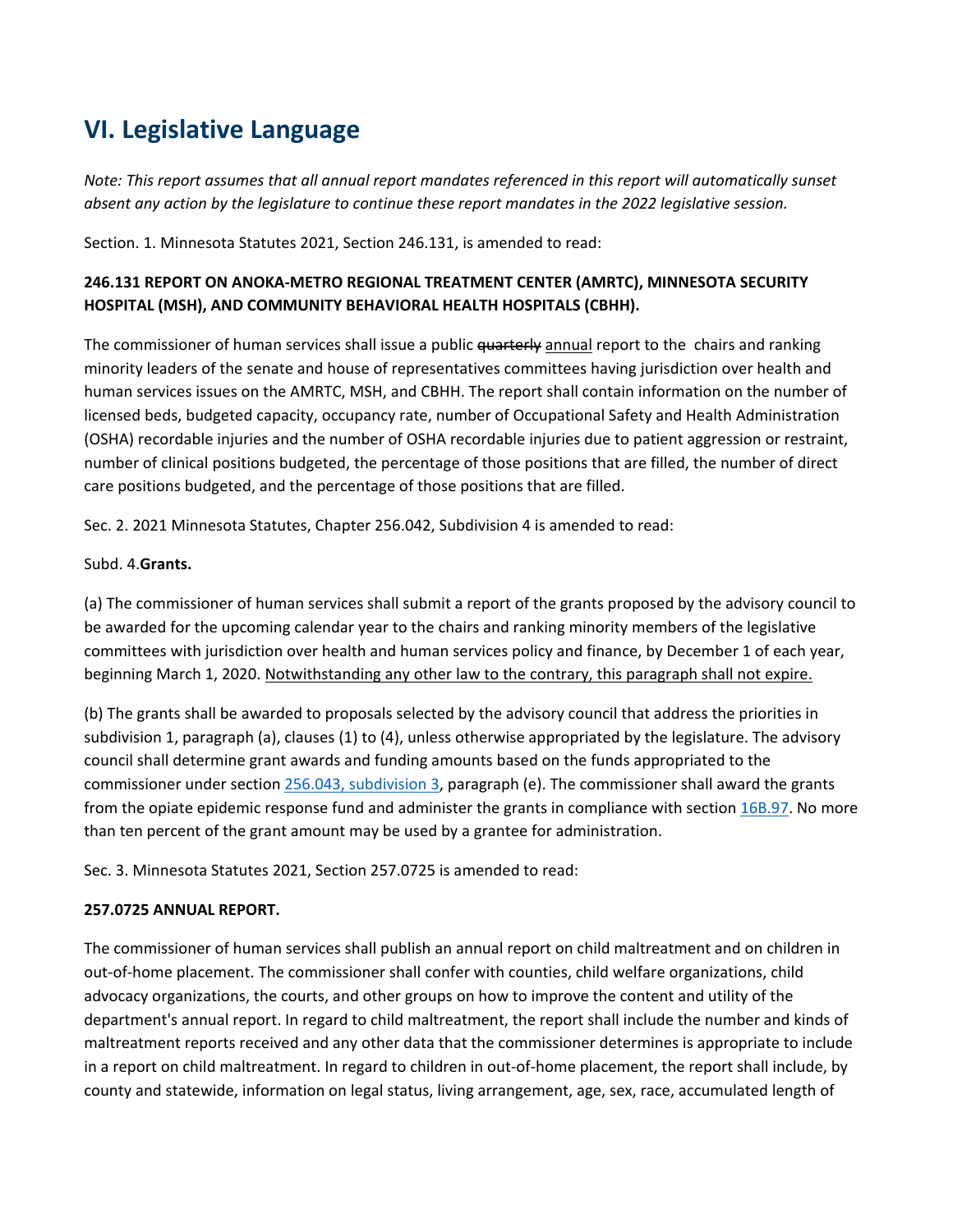time in placement, reason for most recent placement, race of family with whom placed, school enrollments within seven days of placement pursuant to section [120A.21,](https://www.revisor.mn.gov/statutes/cite/120A.21) and other information deemed appropriate on all children in out-of-home placement. Out-of-home placement includes placement in any facility by an authorized child-placing agency. Notwithstanding any other law to the contrary, this paragraph shall not expire.

Section 4. Minnesota Statutes 2021, Section 260.775 is amended to read:

#### **260.775 PLACEMENT RECORDS**.

The commissioner of human services shall publish annually an inventory of all Indian children in residential facilities. The inventory shall include, by county and statewide, information on legal status, living arrangement, age, sex, tribe in which the child is a member or eligible for membership, accumulated length of time in foster care, and other demographic information deemed appropriate concerning all Indian children in residential facilities. The report must also state the extent to which authorized child-placing agencies comply with the order of preference described in United States Code, title 25, section 1901, et seq. The commissioner shall include the information required under this paragraph in the annual report on child maltreatment and on children in out-ofhome placement under chapter 257.0725. Notwithstanding any other law to the contrary, this paragraph shall not expire.

Sec. 5. Minnesota Statutes 2021, Section 260E.38, Subdivision 3 is amended to read:

Subd. 3. **Report required**. The commissioner shall produce an annual report of the summary results of the reviews. The report must only contain aggregate data and may not include any data that could be used to personally identify any subject whose data is included in the report. The report is public information and must be provided to the chairs and ranking minority members of the legislative committees having jurisdiction over child protection issues. The commissioner shall include the information required under this paragraph in the annual report on child maltreatment and on children in out-of-home placement under chapter 257.0725. Notwithstanding any other law to the contrary, this paragraph shall not expire.

Sec. 6 Minnesota Statutes 2021 Chapter 518A.77 is amended to read:

#### 518A.77 **GUIDELINES REVIEW**.

No later than 2006 and every four years after that, the Department of Human Services must conduct a review of the child support guidelines. Notwithstanding any other law to the contrary, this paragraph shall not expire.

Sec. 7 Laws of Minnesota 2009, Chapter 79, Article 13, Section 3, Subdivision 10 is amended to read:

Subd. 10. State-Operated Services 258,794,000 266,191,000

The amounts that may be spent from the appropriation for each purpose are as follows:

**Transfer Authority Related to State-Operated Services.** Money appropriated to finance state-operated services may be transferred between the fiscal years of the biennium with the approval of the commissioner of finance.

**County Past Due Receivables.** The commissioner is authorized to withhold county federal administrative reimbursement when the county of financial responsibility for cost-of-care payments due the state under